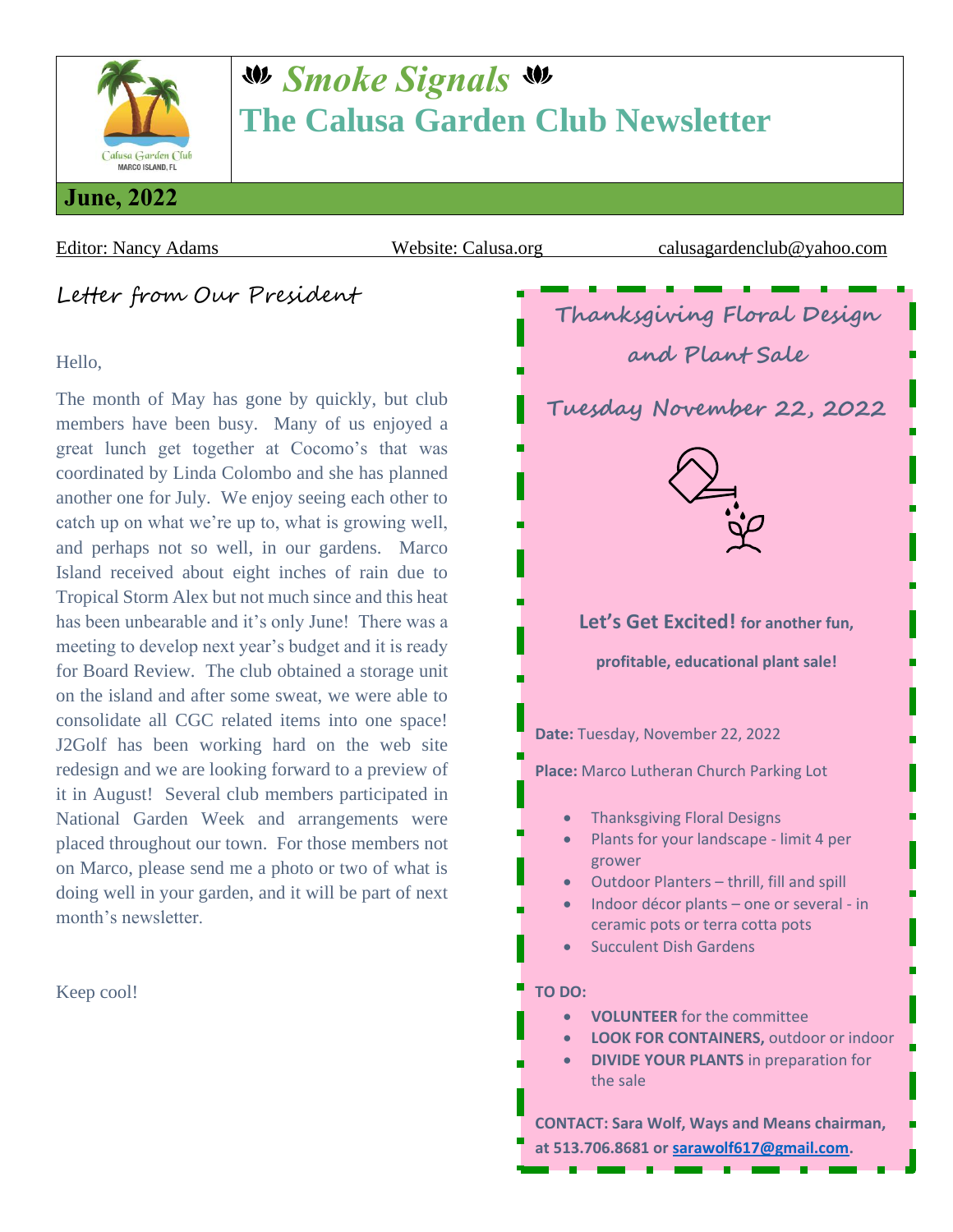### **HAPPENINGS AT THE BUTTERFLY GARDEN by Susan La Grotta**

*New Member Maureen McFarland donated and planted frogfruit (Phyla nodiflora) aka turkey tangle creeping charley or carpetweed in the garden. It's an evergreen perennial that is low growing creeping ground cover with small white or pink flowers and a purple center. It is also a nectar source for hairstreaks and hosts for white peacock butterflies.*

*Friend of the garden Rhonda Gloot planted native blue spiderwort (Tradescantia ohiensis) ground cover that is a perennial wildflower and edible! It also attracts pollinators to your garden. We also planted propagated native passion vine (maypop/Passiflora incarnata) from my garden. It's a host for the gulf fritillary, zebra longwing and julia butterflies.* 

*Lots of butterflies have been observed in the garden recently including Gold Rim/Polydamas Swallowtails, Cloudless Sulphurs, Gulf Fritillaries, Ceranus Blue (tiny!) Monarchs and Skippers. Butterflies take flight as the day heats up ao plan a visit and be amazed.*

*Our next maintenance meeting in the garden will be Saturday July 2, 2022.*

*Like to propagate plants or start plants from seeds or donate a native plant? Please contact Susan LaGrotta [susanlagrotta54@gmail.com](mailto:susanlagrotta54@gmail.com)*

**=====================================================**

#### **GARDEN CLUB SCHOLARSHIP AWARDS by Sara Wolf**

Calusa Garden Club of Marco Island awarded two college scholarships to 2022 high school graduates who live on Marco Island. The recipients of the \$1,175 scholarship awards were Mia Witthoff, from Lely High School, and Nick Vergo, from Marco Island Academy. Marianne Foley, Calusa Garden Club Scholarship Chairperson, gave the award to Vergo at the MIA Awards Night and gave the award to Witthoff at Marco Island Historical Society in a ceremony with Calusa Garden Club President Susan Neustadt and Witthoff's parents Stacy and Curt Witthoff.

Susan Neustadt, Stacy, Mia and Curt

Whitthoff and Marianne Foley.





Nick Vergo and Marianne Foley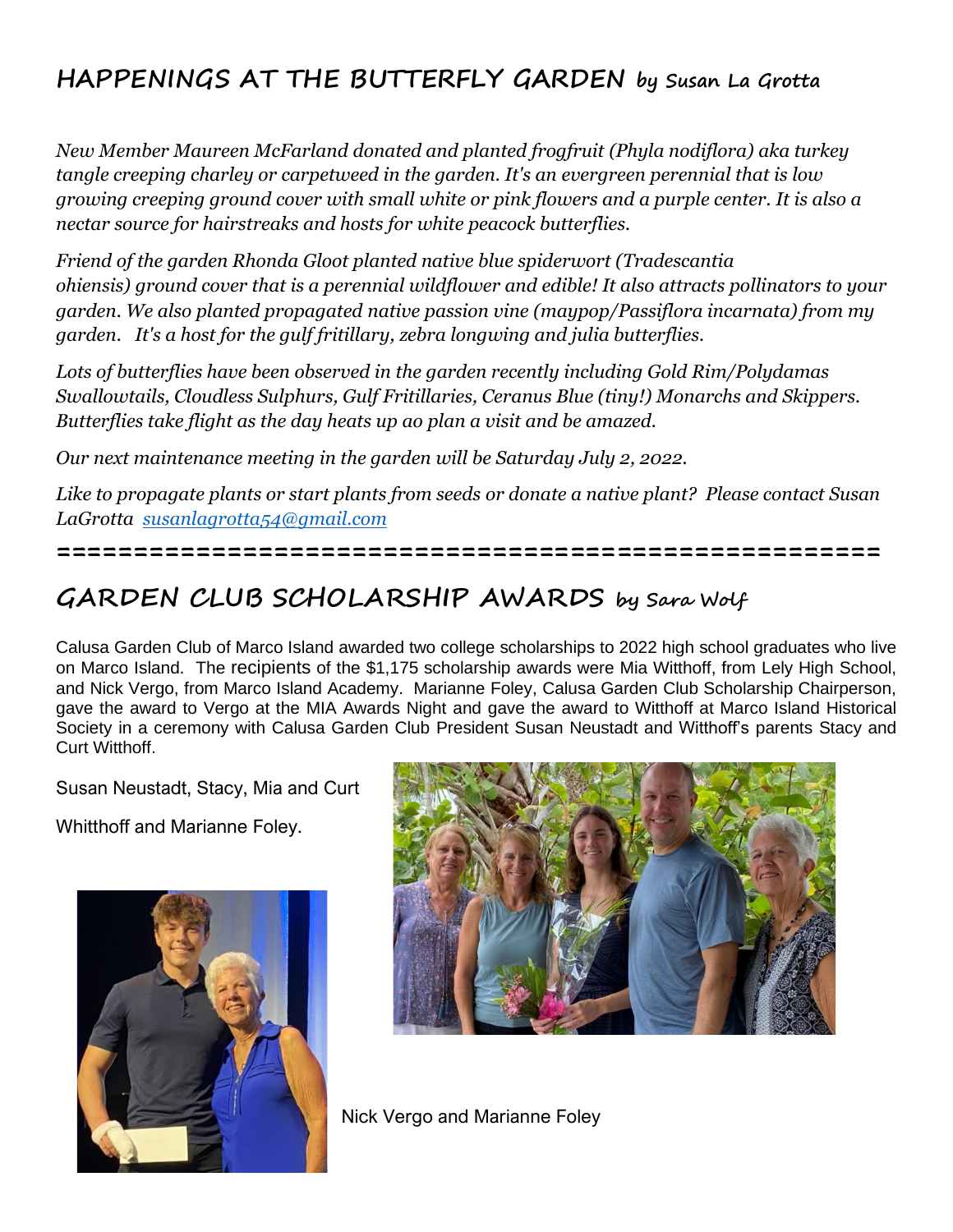#### **NATIONAL GARDEN WEEK ON MARCO by Opi DeFalco and Sara Wolf**

Many thanks to the volunteers that created beautiful arrangements and plantings for NATIONAL GARDEN WEEK, June 5-11, 2022.

Connie Lowery, Barbara Messner, Sara Wolf, Marianne Foley, Sue Neustadt and Opi DeFalco placed designs at Mackle Park, MI Historical Society, MI Library, City Hall, Collier Tax Office, YMCA, and Cache Cleaners.

Marianne Foley at City Hall with Mike Schefield, City Clerk.





Opi DeFalco donating her design to the Collier County Tax Office

Barbara Messner created a succulent garden for the Marco Island Historical Museum

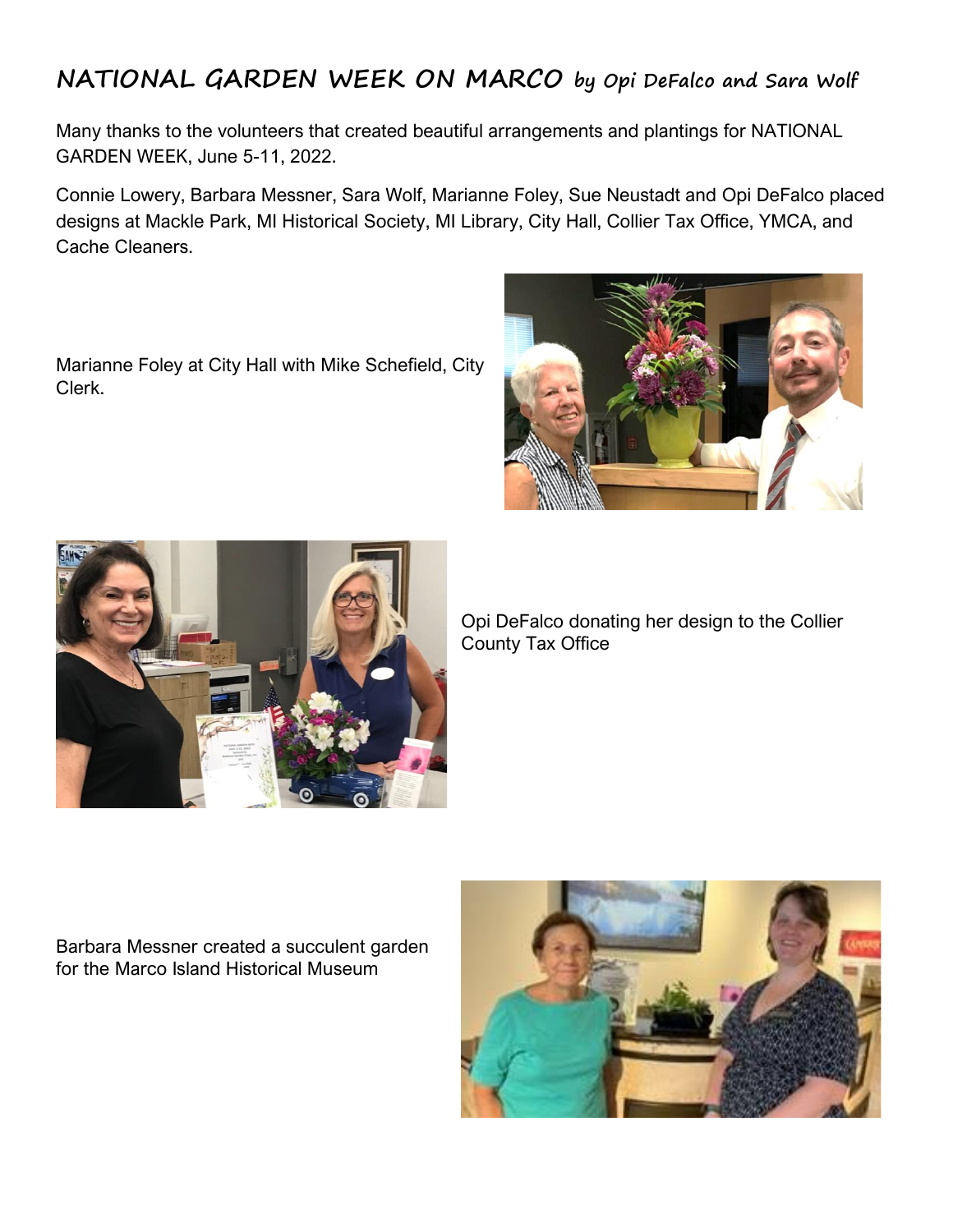## UPDATE ON LEIGH PLUMMER PARK by Marianne Foley

We are having great fun creating a garden to commemorate our garden club's 40th anniversary at Leigh Plummer Park. We have plants installed from Eva Schliesser`s garden who is our founding member. We also have donations installed from the gardens of Syd Mellinger member 1991, Lori Fredericks member 1995 and Virginia Read member 1989. We are still in need of red or bright pink neoregelia if you would like to contribute. We are also in need of nylon stockings including knee highs. We have received very positive feedback from the park walkers including donations. Please contact Marianne if you can donate [JJMFOLEY@AOL.COM.](mailto:JJMFOLEY@AOL.COM)

### **CALUSA GARDEN CLUB RENTS STORAGE UNIT by Sara Wolf**

As CGC members know from emails sent this May, we recently moved most of our rarely used, but essential, items the Club had stored at Liz Haines Papagiannis' condominium storage cage to a storage unit CGC has rented at Prime Storage. Most of the items moved are used for flower shows, but there are also our boxes of archives, banners for events, and signs for the plant sale, among other items. Assistant Treasurer Margie Bramel is in charge of the storage unit and has the key and is keeping the CGC equipment inventory. President Susan Neustadt also has a key to the storage unit.

Hospitality items remain stored on our shelf at Wesley United Methodist Church. If members are storing items belonging to the Garden Club, please contact Margie Bramel so she can add those items to our equipment inventory.

# A BIG THANK YOU -

to Elizabeth Haines Papagiannis, who stored our items for many years.

Also big "thank yous" to Sandy Wallen, who

stored our bamboo fencing, to Lindy Kowalczyk, who stored our black panels on wheels, and to many others who have stored items for the Club. And thanks to members Sue Oldershaw, Sara Wolf, Kimberly Porter, and Margie Bramel who managed the transfer of items.



Kim Porter, Margie Bramel and Sara Wolf looking happy with their efforts on moving into the new storage unit.

The new super tidy unit!

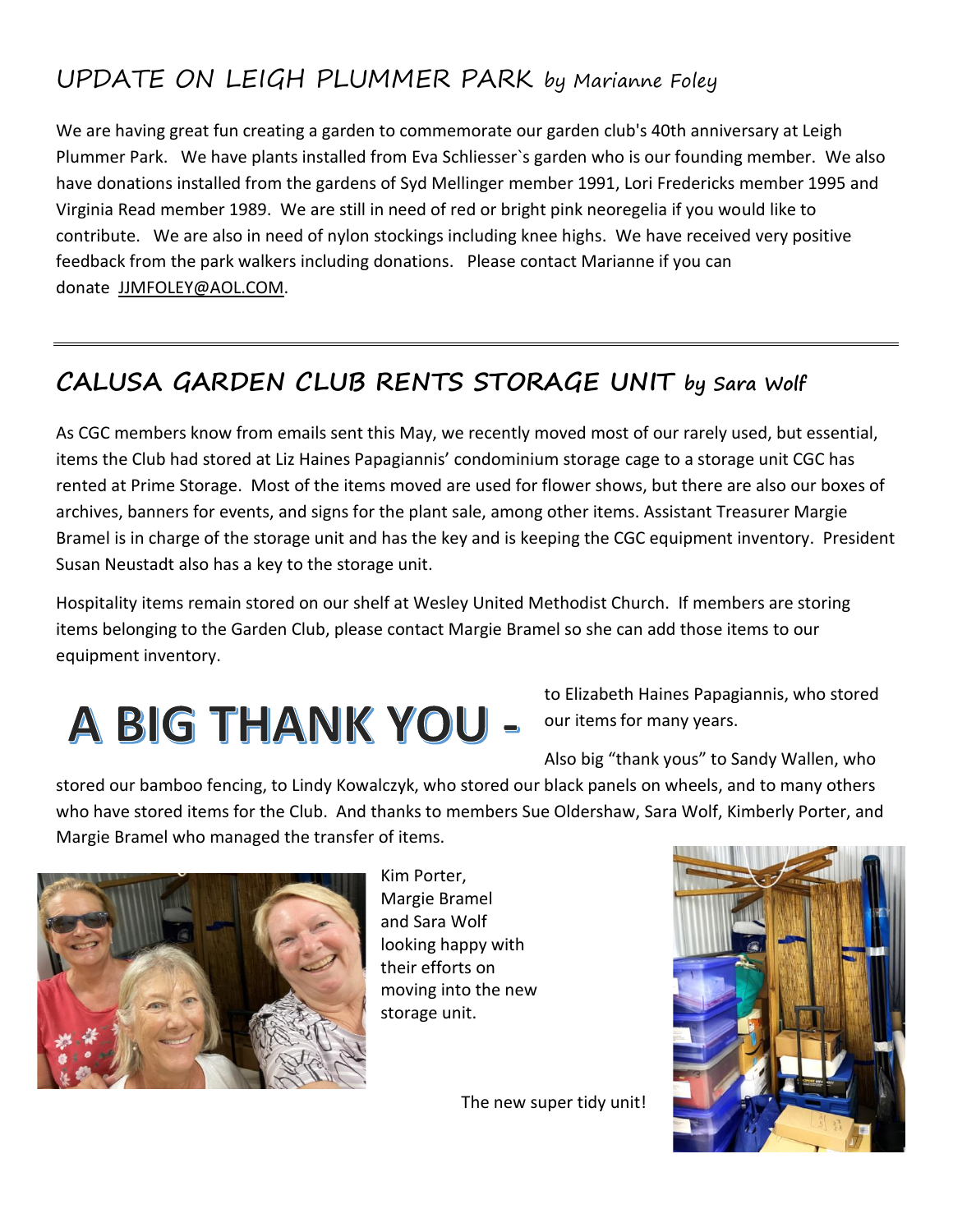#### **BLUE ZONE LUNCH by Susan Neustadt**



Our hostess made bruschetta, tomato pasta salad, and a lovely arugula, Belgian endive, and radicchio salad on June 14 at the Marco Island Library. At least 30 members of the public attended.

#### FIRST SUMMER LUNCHEON by Linda Colombo



Thirteen

Calusa members enjoyed a delightful lunch at Cocomos in May. It is always so nice to connect during the off-season months contact the president for a prize when things slow down. If you have not received email on the lunches, please contact me to investigate. [lindadeec@comcast.net](mailto:lindadeec@comcast.net)

#### **===================================================== EXTRA THANKS by Kim Porter**

++++++++++++++++++++++++++++++++++++++++++++++++++++++++++++++++++++++++++++++++++++++++++++++

#### An extra round of thanks to the following Garden Club Members:

-Linda Columbo for organizing the summer luncheon get-together…

-Liz Papgiannis for storing the bulk of our CGC physical inventory for years.

-Margie Bramel for agreeing to be the monitor of the new storage unit; along with information and guidelines as to its complete contents and "borrowing" procedures.